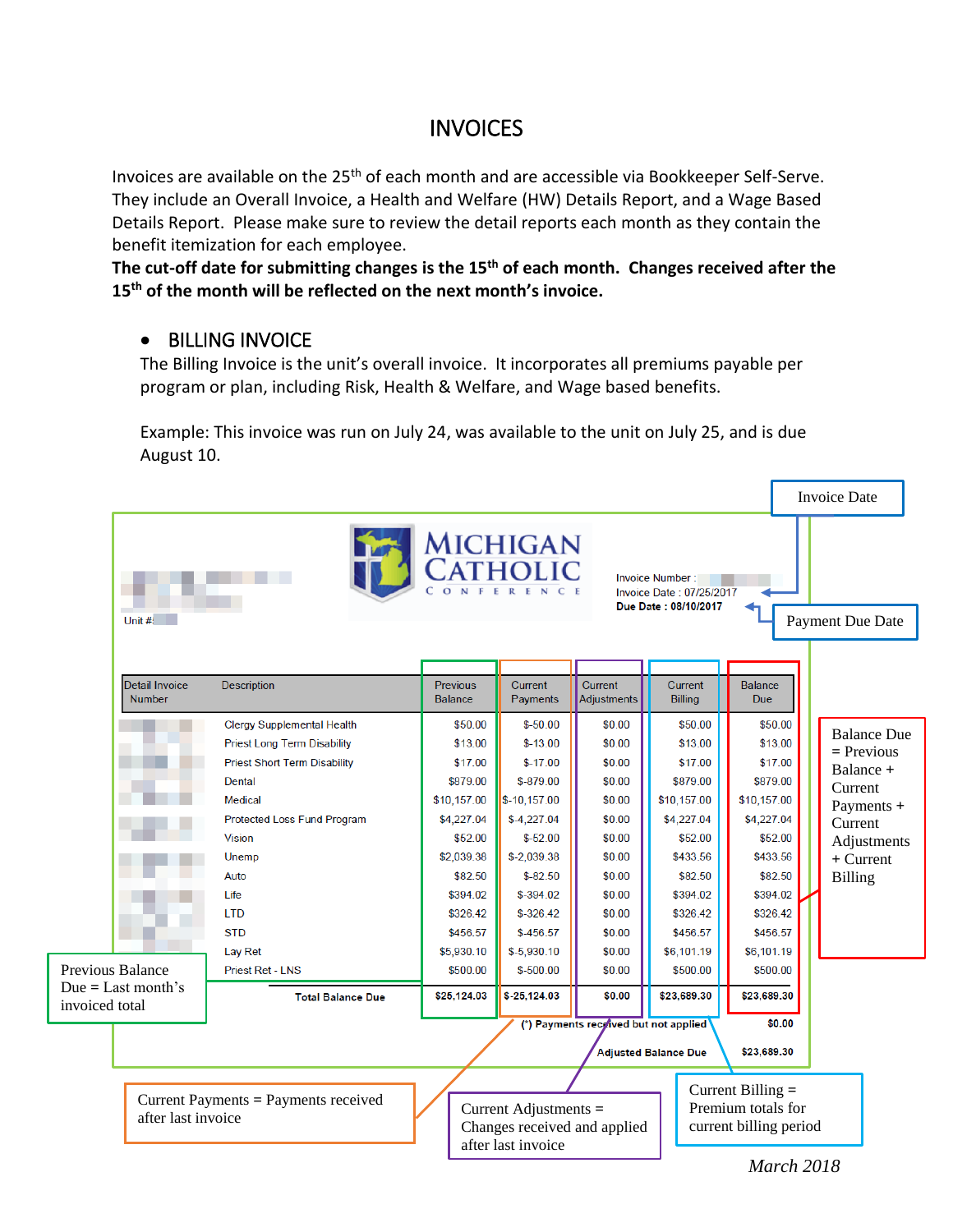## • **HEALTH AND WELFARE DETAILS REPORT**

The HW Details Report is the itemization of all medical, dental, clergy supplemental health and auto insurance premiums for the *upcoming* month. It lists each participant individually, itemizes the benefits he or she is enrolled in, and provides a corresponding Employee Total.

Example: This August invoiced details report was run on July 24 but includes HW premiums for the month of August.